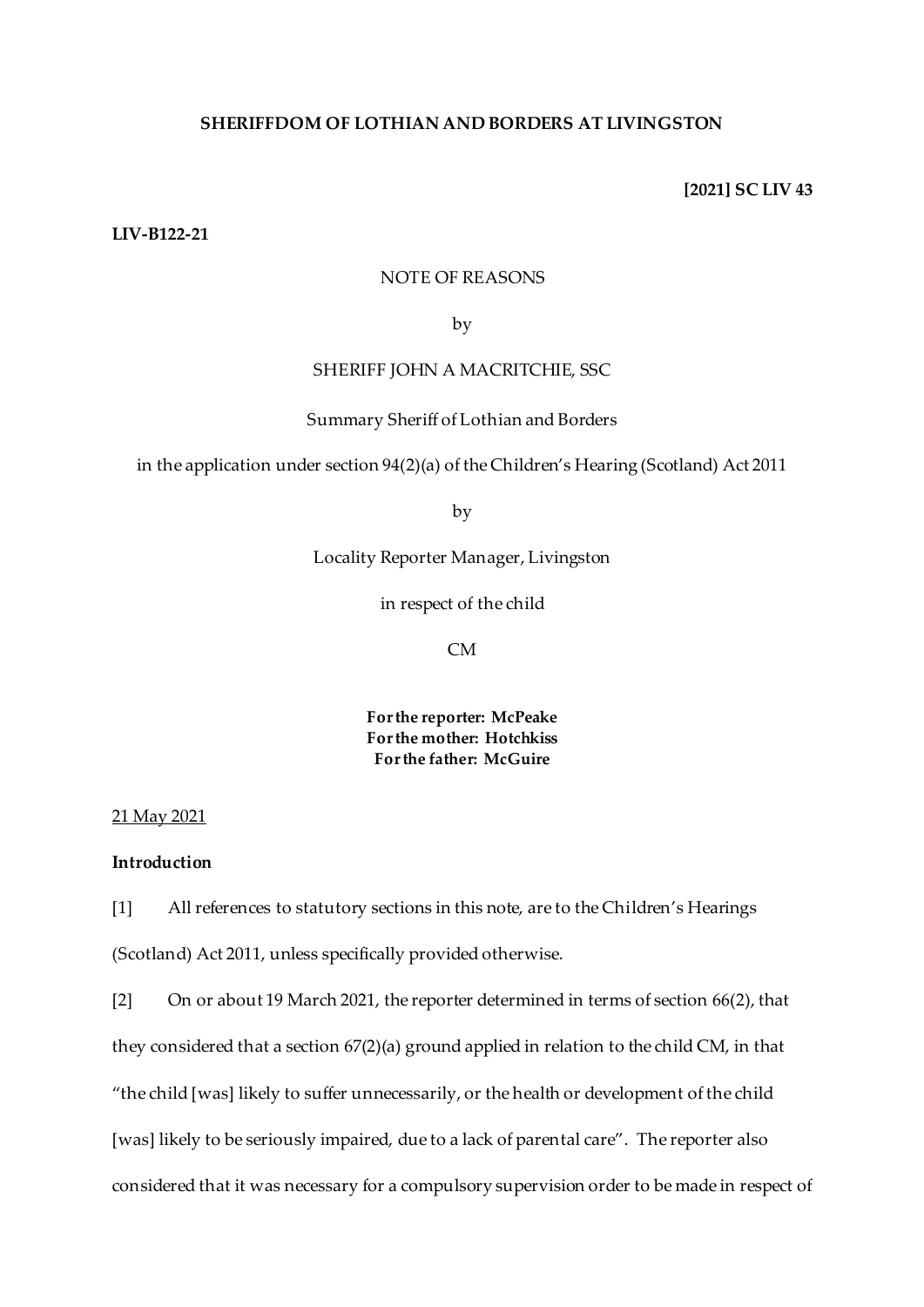the child. Accordingly, the reporter arranged for a "grounds hearing" (as it is referred to in section 90(1)) to be convened at Livingston, as required by section 69(2). A statement of grounds (specifying said one ground) was prepared by the reporter, as required by section 89(2). Essentially, the statement asserted that the child's mother, with whom the child habitually resided, misused drugs to such an extent that the child's physical and emotional health and development was not being adequately provided for.

[3] On 12 April 2021, such duly convened grounds hearing were satisfied that, taking account of the child's age and maturity, the child was not capable of understanding an explanation of the ground. Such an explanation is required to be given by the chairing member, by virtue of section 90(1)(a). Section 94 provides that:

(1) Subsection (2) applies where the grounds hearing is satisfied that a child … -

(a) Would not be capable of understanding an explanation given in compliance with section 90(1) in relation to a ground ...

(2) The grounds hearing must-

(a) Direct the … reporter to make an application to the sheriff to determine whether the ground is established, …

The grounds hearing therefore directed the reporter to make such an application to the sheriff to determine whether the ground is established. The grounds hearing also considered that the nature of the child's circumstances were such that for the protection, guidance, treatment or control of the child it was necessary as a matter of urgency for an interim compulsory supervision order to be made in relation to the child, in terms of section 93(5). Such order required that the child reside with her paternal grandmother, allowing for supervised contact with her mother.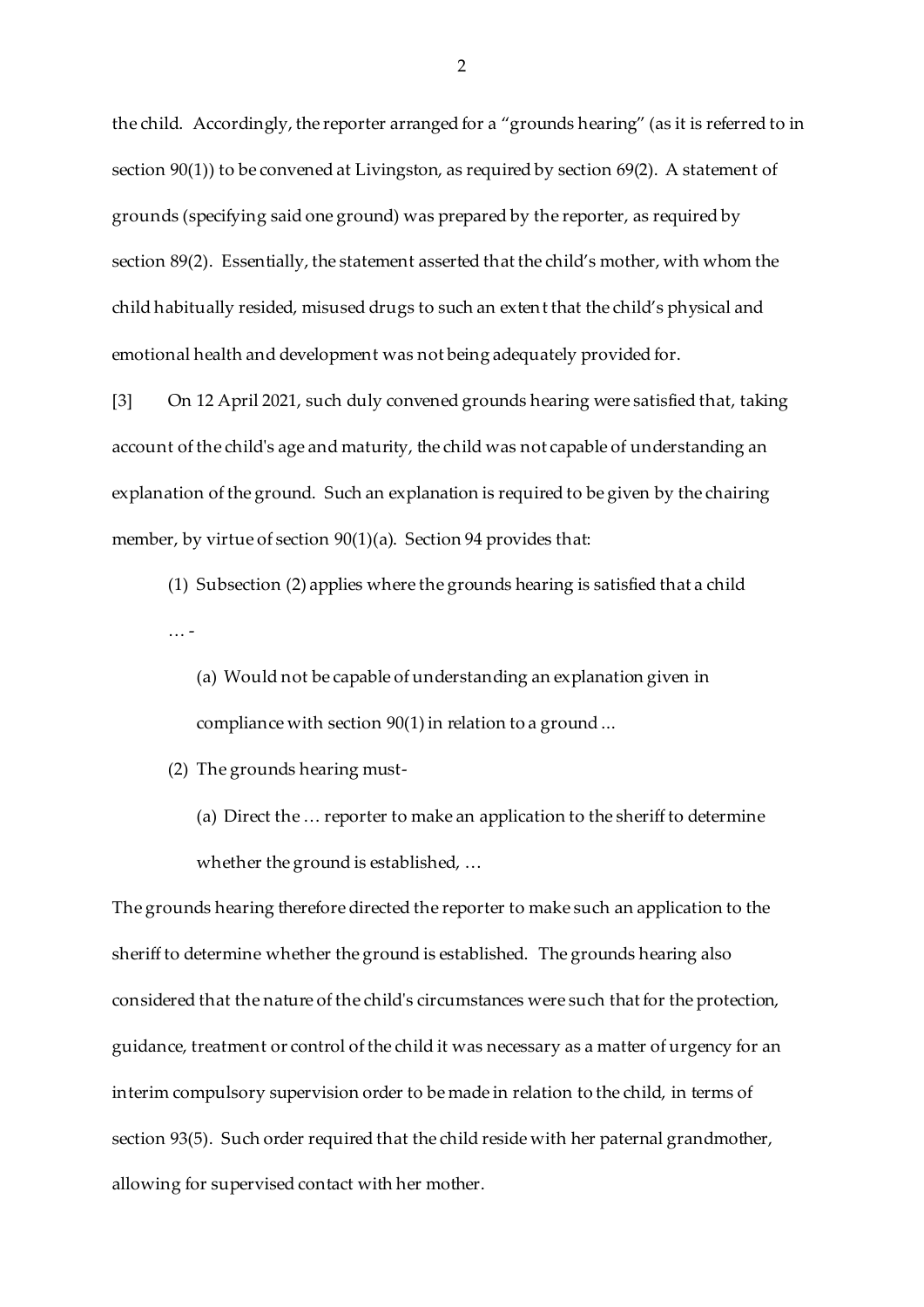[4] The 2011 Act itself, does not prescribe any time-limit in respect of the reporter's compliance with such a direction to make an application to the sheriff. However, Rule 3.45(1) of the Act of Sederunt (Child Care and Maintenance Rules) 1997 provides that:

**3.45** - (1) Within a period of 14 days [currently temporarily extended from 7 days, by virtue of section 4 and schedule 3, part 1, paragraph 7(10) of the Coronavirus (Scotland) Act 2020)] beginning with the date on which the … reporter was directed in terms of section … 94(2)(a) of the 2011 Act to make an application to the sheriff, the … reporter shall lodge an application … with the sheriff clerk...

[5] On 29 April 2021, the reporter sent such an application to the sheriff clerk at Livingston, along with a motion to allow such application to be lodged, although 4 days outwith said prescribed time limit.

[6] On 14 May 2021, a hearing on the motion and application was assigned for 21 May 2021, thereby also providing relevant persons with the opportunity to make submissions.

## **Submissions**

[7] On 21 May 2021, I considered written submissions of and heard via telephone conference call from the reporter and the solicitors for the father and mother.

## *Submissions for reporter*

[8] The submissions of the reporter were in summary as follows. A new computer system had failed to automatically generate a systematic requirement to lodge the application with the court, as it had been expected to do. Staff who had been working individually from home due to the coronavirus pandemic, had not immediately realised that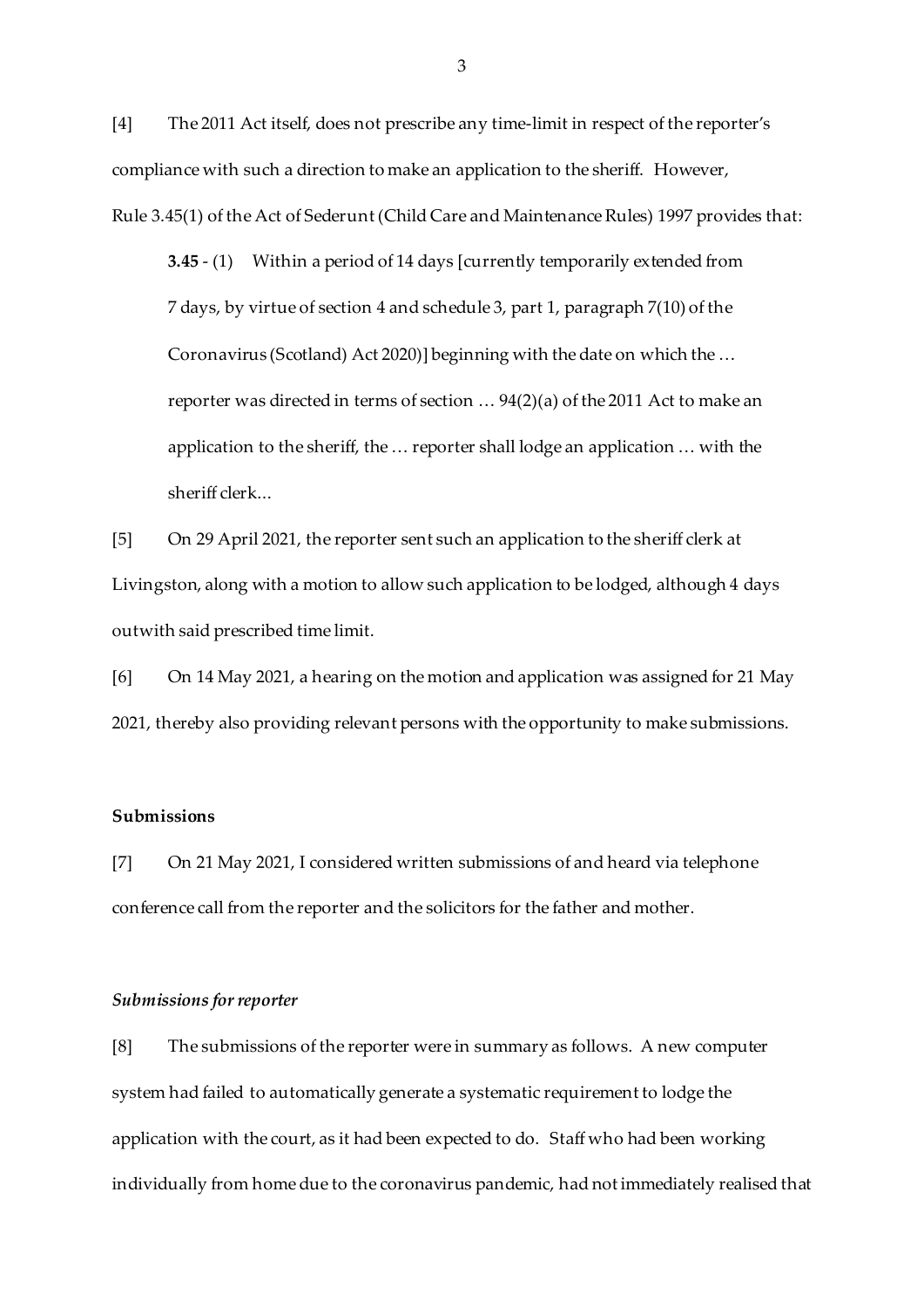this systematic failure had taken place, as they might normally be expected to do. A similar application in respect of the child's half-brother, with an identical ground, had however been lodged timeously and was assigned for a substantive hearing of even date (LIV-B97-21). Total invalidity of such an application, could not fairly be taken to have been intended, where such application in relation to the child, had not been lodged within the time-limit specified in Rule 3.45 (*R* v *Soneji* [2006] 1 AC 340, applied in *N* v *Mental Health Officer, North Ayrshire Council* 2011 SLT (Sh Ct) 135; *AM* v *Locality Reporter, Aberdeen,*  [XA122/13], unreported, Inner House, 9 October 2013; *Dumfries & Galloway Council* v *James Duff* 2013 GWD 12-258; and *Locality Reporter Manager, Stirling* v *AM*, 2018 SCLR 45). The relevant time limit is administrative, contained in secondary legislation and relates to the lodging of an application in implementation of a statutory direction, mandated by primary legislation (distinguishing the circumstances here, from those in *H* v *Mearns* 1974 SC 152; *S* v *McGregor*, unreported, Inner House, 8 July 1980; and *A* v *Chief Constable Strathclyde*, unreported, 23 April 2012). Neither the 2011 Act nor the 1997 Rules detail any specific consequences of an application being lodged late. There is no unfairness or inconvenience to any of the parties resulting from the late lodging of this application. The reporter would otherwise require to arrange another grounds hearing to consider an identical statement of grounds, with resulting unnecessary delay and inconvenience to all parties. Any delay could impact on the progress of not only the child's referral, but also that of her said sibling in the directly related referral. The current interim compulsory supervision order would fall and the child would require to be returned to the care of her mother, potentially placing the child at risk. The consequences of the application not being received, would frustrate the purposes of the 2011 Act, in which the welfare of the child is central. In practice, some sheriffs have concluded that the late receipt of such an application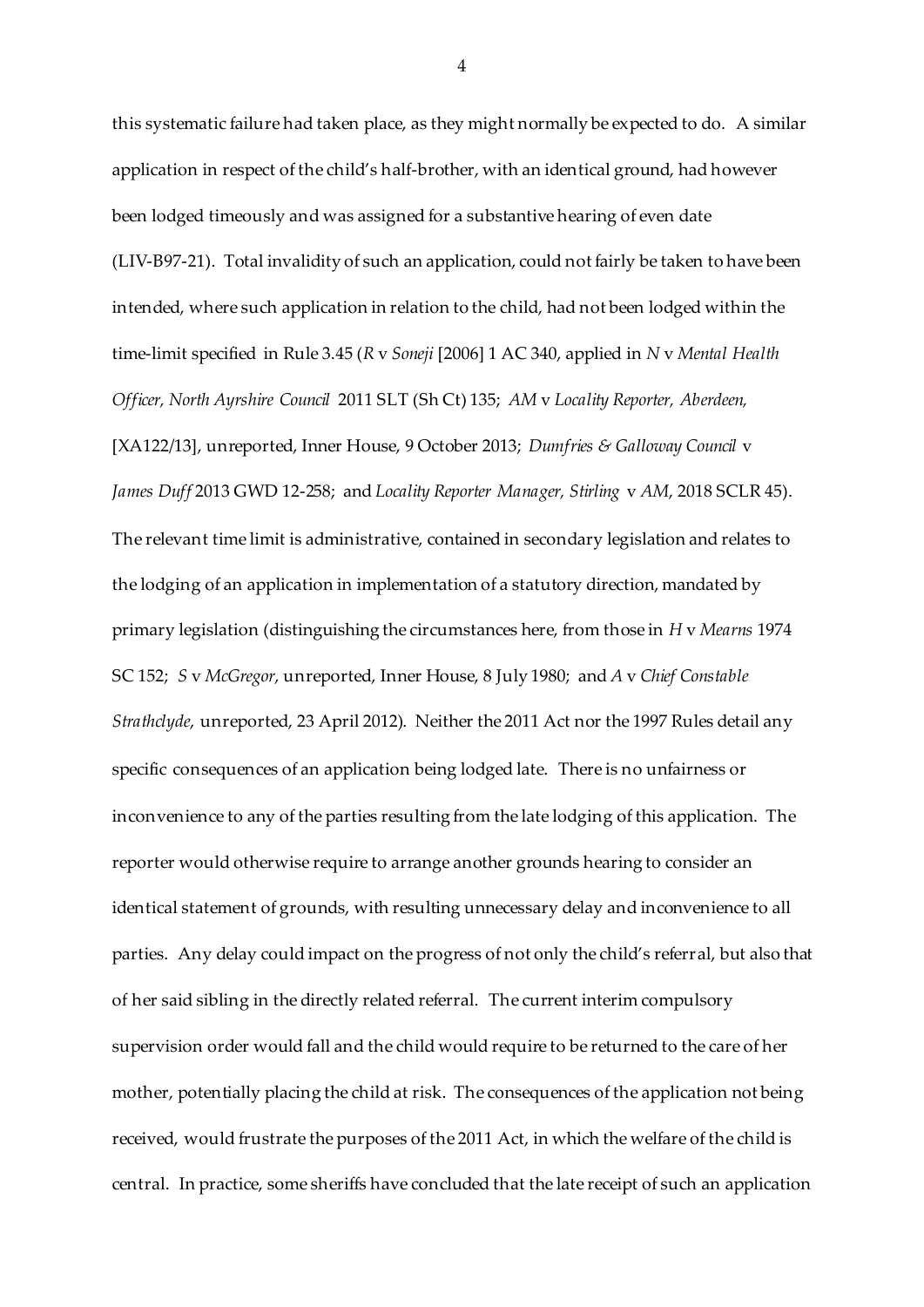is competent (*Locality Reporter Manager, Inverness* v *SS*, unreported, Inverness Sheriff Court, 22 August 2013 and *Locality Reporter Manager, Ayr* v *BR, MR, AD and JD,* unreported, Ayr Sheriff Court, 3 May 2016) and others, that it is not (the reporter did not have any knowledge of notes having been issued in this respect). In the circumstances of this case, the application should be received and proceed as normal.

### *Submissions for mother*

[9] The mother's solicitor indicated that he was instructed to formally oppose the reporter's motion, simply because successful opposition could result in the child being returned to her mother's care, which is what she wished to happen. He however did not seek to make any detailed submissions in support of such opposition. It was accepted that there was otherwise no prejudice to the mother, by the application being allowed late.

#### *Submissions for father*

[10] The father's solicitor indicated that he was instructed not to oppose the reporter's motion to allow the application to be lodged late. Having considered the reporter's detailed written submissions, he agreed with the same. Although there may well have been a technical error in lodging the application slightly late, the father did not seek to take advantage of that fact, or to cause further unnecessary procedure. The overriding objective is to consider what is in the best interests of the child, rather than technical aspects of rules.

## **Discussion**

[11] In Norrie, *Children's Hearings in Scotland,* (3rd edn, W Green, 2013 para 8-04) the learned author writes: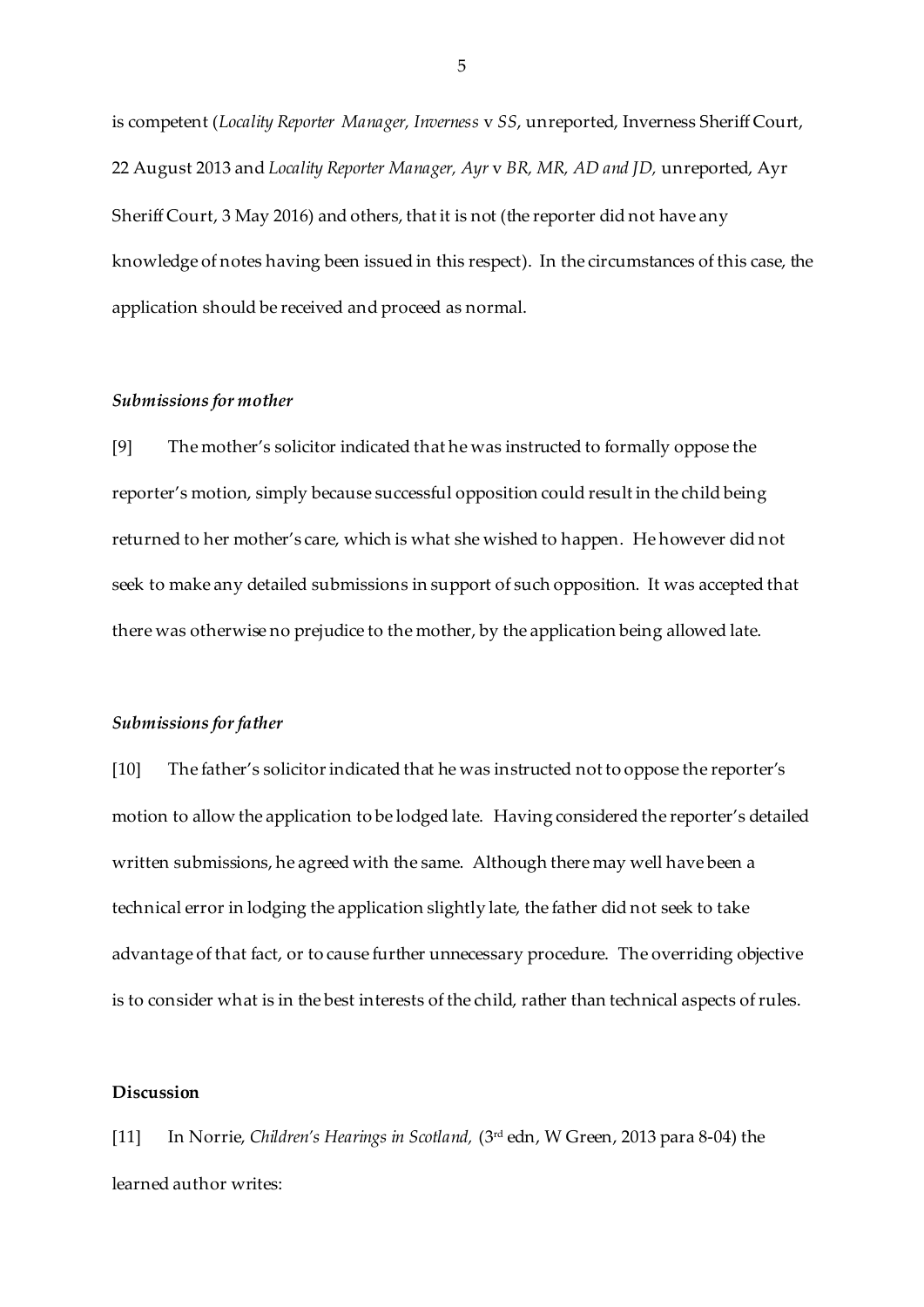"If the application is not made timeously, the referral falls, though there would seem to be nothing to prevent the reporter in that case, founding upon the same facts and the same grounds to make a new referral to the children's hearing (See *McGregor* v *L*, 1983 SLT (Sh Ct) 7). As the delay inherent in such proceedings would clearly be contrary to the interests of a child in respect of whom it may be necessary to make a compulsory supervision order, reporters should make every effort to ensure that applications are made in time."

This text appears to support a conclusion that the referral in the instant case has "fallen" and that the remedy open to the reporter, where such time limit has not been met, is to reconvene a further grounds hearing and to seek re-direction in respect of similar grounds. The views of Professor Norrie in this field of law, are entitled to considerable weight. However, in my respectful opinion, the hereinafter referred to more recent case law, which has been decided since this publication, appears to be supportive of a different conclusion on this point.

#### *Applying time limits strictly*

[12] I have initially considered the earlier case law, applying a strict approach to the interpretation of statutory time limits, in the comparative child welfare legislation then in force. In *H* v *Mearns*, *(1974 supra)* a children's hearing directed the reporter to make an application to the sheriff for a determination as to whether a ground was established, as then required by section 42(2)(c) of the Social Work (Scotland) Act 1968. Section 42(4) of the 1968 Act provided (as now does section 101(2) of the 2011 Act), that such an application shall be heard by the sheriff in chambers within 28 days of the lodging of the application. The reporter had lodged such an application with the sheriff clerk, within 7 days of being so directed, as then required by Rule 4 of the Act of Sederunt (Social Work) (Sheriff Court Procedure) Rules 1971. Whilst a diet had been assigned within 28 days, it had also been intimated to the child and relevant persons with their citations, that this diet was simply to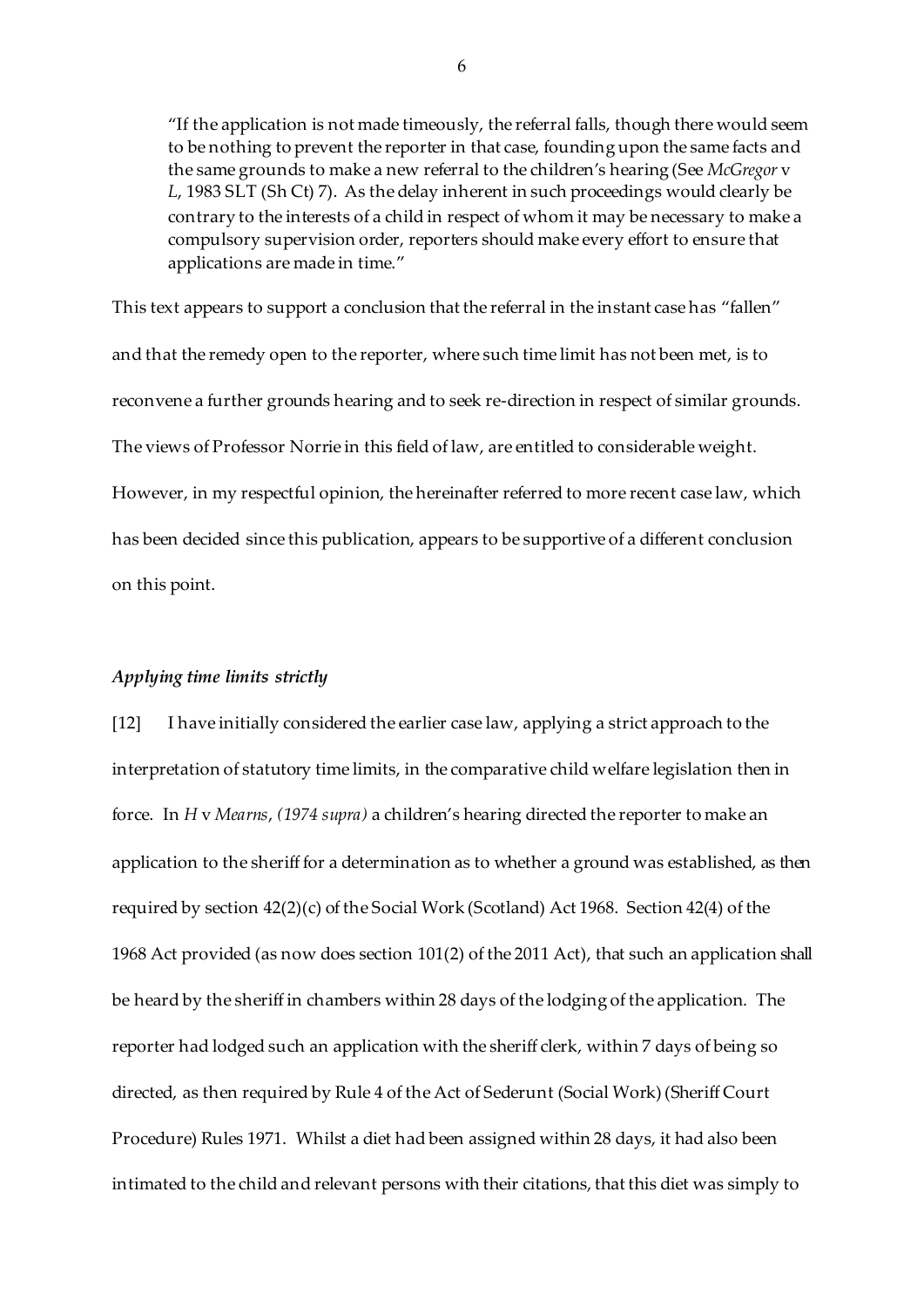be continued to a later date (outwith the 28 days) and that they need only attend for such later diet. The Inner House determined that no proceedings could competently follow from the first assigned diet, as there had not been a "hearing" or "part of a hearing" within 28 days for the purposes of section 42(4), as the child and relevant persons had not been advised that they could have appeared and objected at the first diet, to the continuation of the same.

[13] In *S* v *McGregor*, *(1980 supra)*, a children's hearing had likewise directed the reporter to make an application to the sheriff. Again, the reporter had timeously lodged such an application as directed within 7 days. The application was however heard by the sheriff 1 day after the prescribed 28 days. The court stated at paragraph 4:

"Once a timetable set out **in an act** [my emphasis] is disregarded to any extent the possibilities are endless and one could have case after case depending not on the Act but on circumstances attendant on each individual case with no rule whatsoever to give general guidance."

And in the penultimate paragraph:

"In short, where section  $42[(4)]$  of the [1968] Act states that the sheriff shall hear an application 'within twenty eight days of the lodging of the application' it means exactly what it says. An initial hearing outwith twenty eight days is incompetent. The case is remitted to the sheriff with the direction that he will hold the application to be incompetent as being outwith the permissible period of time allowed **by the Act** [my emphasis]."

These cases of *H* v *Mearns,* and *S* v *McGregor,* might therefore *prima facie* suggest that any

proceedings following upon the late lodging of such an application, as here, would likewise

be incompetent, as suggested by Professor Norrie.

## *Competency of restarting referral proceedings*

[14] In *McGregor* v *D* 1981 SLT (Notes) 97, a children's hearing had directed the reporter to

make such an application to the sheriff, in respect of, as here, a "lack of parental care"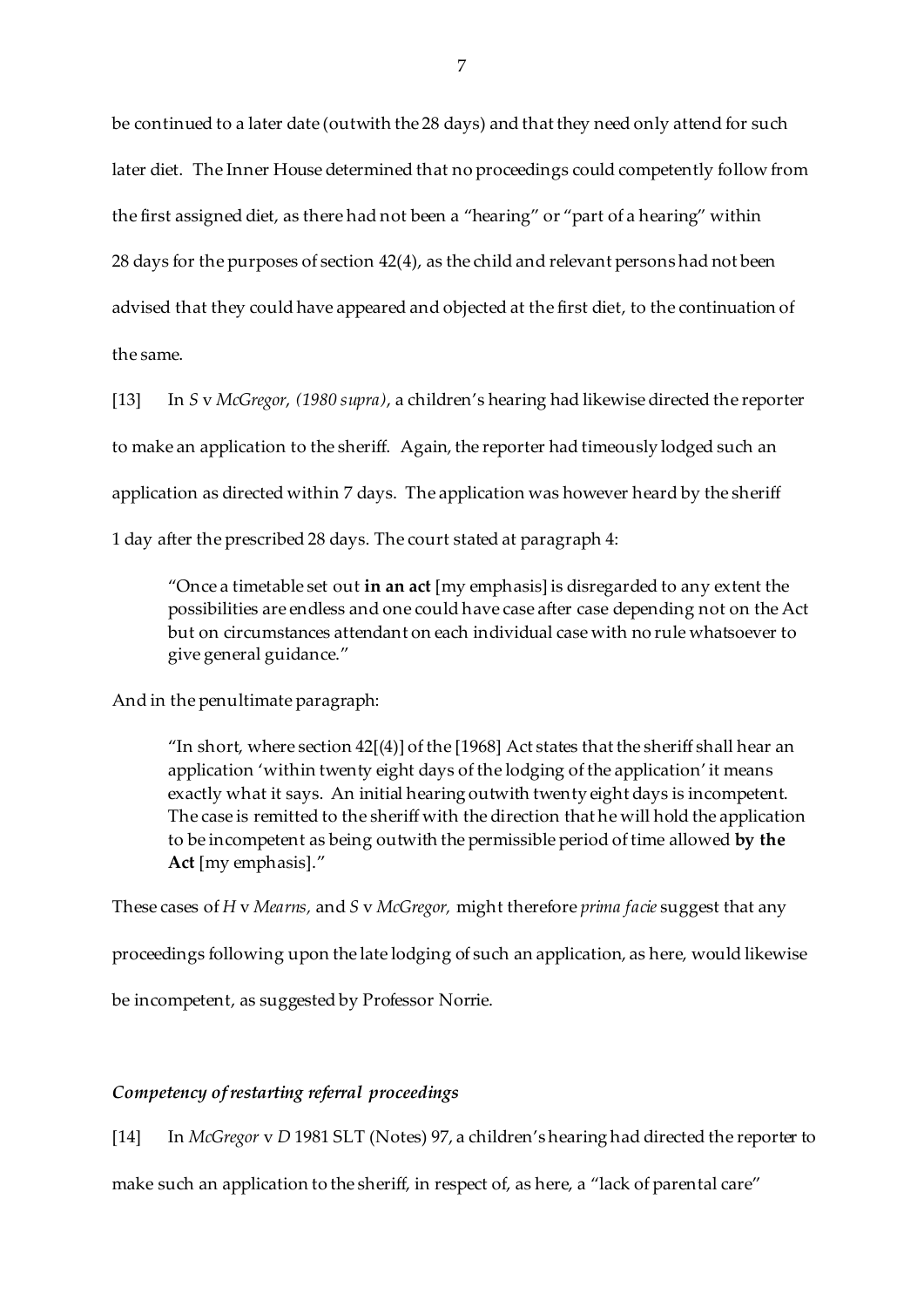ground. The Inner House of the Court of Session determined that the sheriff was wrong in holding that he was entitled to decline to hear evidence anent three incidents which had already been considered at a previous referral, and in effect treating them as *res judicata*. [15] In *McGregor* v *L* (1983 *supra*), a children's hearing had directed the reporter in May 1981, to make such an application to the sheriff in respect of a ground alleging that the child had committed an offence. Owing to civil service industrial action the application could not be made. Some 4 months later, in September 1981, the reporter convened a children's hearing, which re-directed the reporter to apply to the sheriff in identical terms. The child's agent however contended at the assigned hearing, that the application was incompetent as the said Rule 4 (7 day) time-limit was mandatory and that as the initial referral had "failed", all subsequent proceedings were incompetent. Sheriff Kearney however, (following *McGregor* v *D*), held that the new proceedings were completely separate from those which had taken place in May and that there was no lawful bar, to the lodging by the reporter of such a referral on the same ground and facts, as had been the subject of the previous direction. *McGregor* v *D and McGregor* v *L,* therefore support a conclusion that a remedy open to the reporter (although not necessarily the only remedy), where a time limit has not been met, is essentially to start again and reconvene a further grounds hearing and to seek re-direction in respect of similar grounds, as is suggested by Professor Norrie.

#### *Appraising legislative intention of time limits*

[16] A less strict approach to the legislative interpretation of time limits has however been applied by the courts since *H* v *Mearns,* and *S* v *McGregor*. In the English case of *R* v *Soneji*, *(2006 supra)*, the Court of Appeal (Criminal Division) had quashed confiscation orders made by a judge in the lower court, on the basis that they had been made more than 6 months after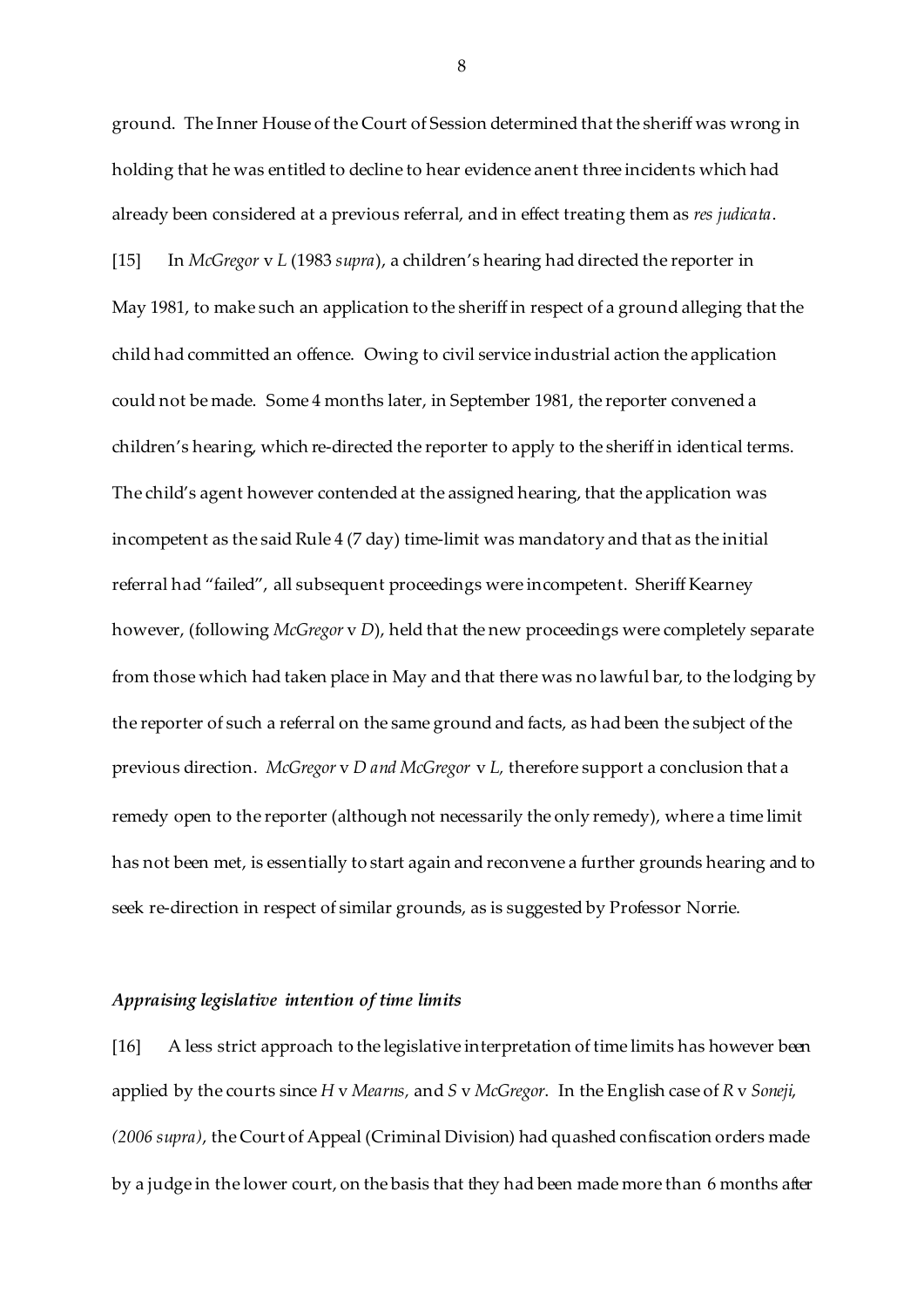the date of conviction, without any finding that there had been exceptional circumstances. Section 72A of the Criminal Justice Act 1988 *inter alia* provided that in such confiscation proceedings, a court shall not exceed 6 months beginning with the date of conviction, before determining whether the defendant has benefited from any relevant criminal conduct, unless it was satisfied that there were such exceptional circumstances. In a further appeal against the decision of the Court of Appeal, the House of Lords considered what the correct approach should be, to determining the legal consequences of failures to accord with time limits contained in legislation. Lord Steyn (at para 14) indicated that:

"In the course of the last 130 years a distinction evolved between mandatory and directory requirements. The view was taken that where the requirement is mandatory, a failure to comply with it invalidates the act in question. Where it is merely directory, a failure to comply does not invalidate what follows. There were refinements. For example, a distinction was made between two types of directory requirements, namely (1) requirements of a purely regulatory character where a failure to comply would never invalidate the act, and (2) requirements where a failure to comply would not invalidate an act provided that there was substantial compliance."

Lord Steyn, however, then summarised the collective view of the court when stating (at

para 23):

"… the rigid mandatory and directory distinction, and its many artificial refinements, have outlived their usefulness …' and that '… the emphasis ought to be on the consequences of non-compliance and posing the question whether Parliament can fairly be taken to have intended total invalidity."

Lord Carswell then stated (at paras 63 to 65) that;

"There is, however, some value still in the principles enshrined in the dichotomy [between mandatory and directory provisions] … The traditional consequence of finding the provision was merely directory was that substantial performance would constitute a sufficient compliance with the statutory requirement … minor and insubstantial deviation from the requirements will not make the resulting proceedings invalid."

Upholding the appeal, the House of Lords determined that "an objective appraisal of the

intent, which must be imputed to Parliament, point[ed] against total invalidity …" (para 25).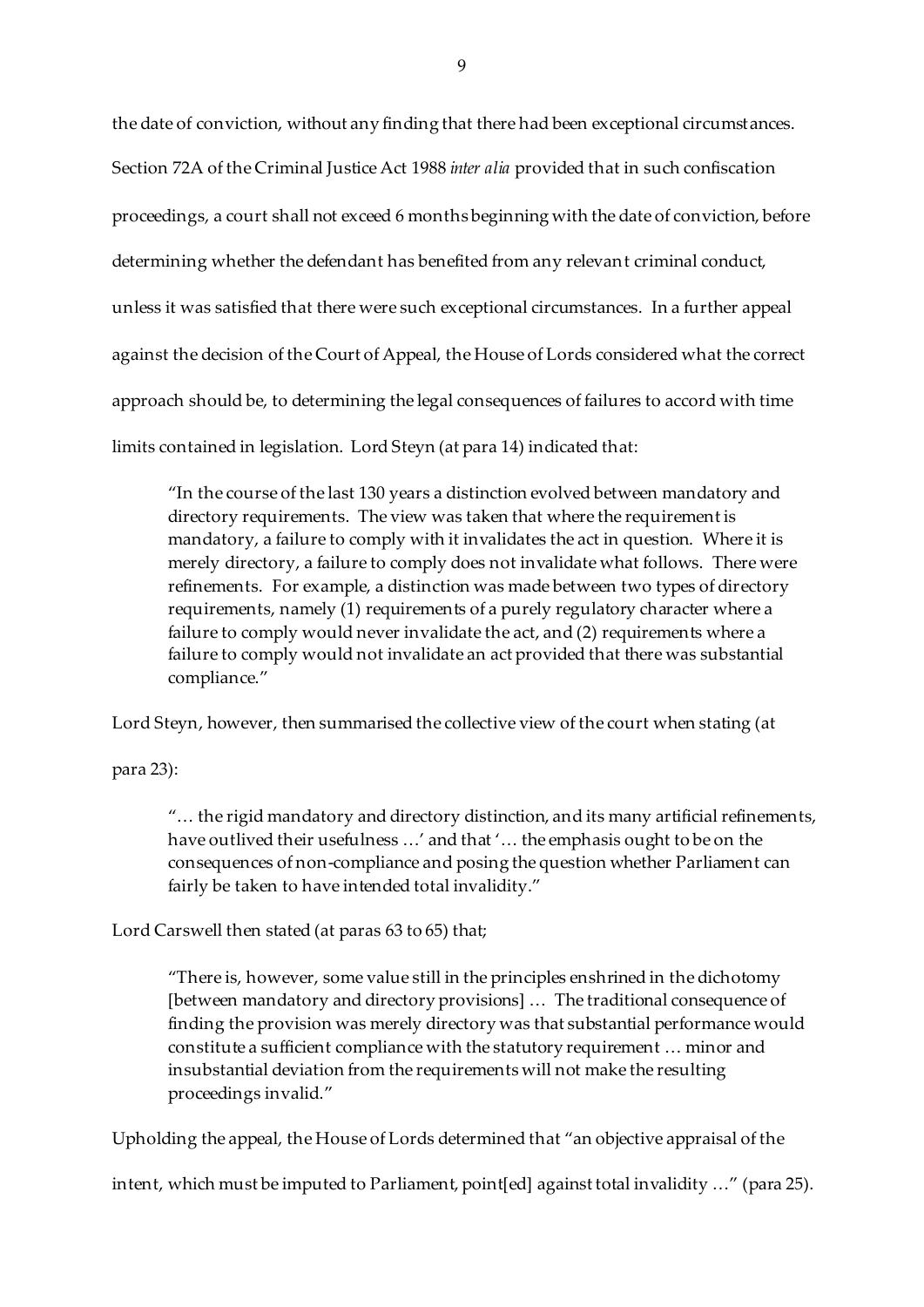[17] In *Locality Reporter Manager, Inverness* v *SS*, *(2013 supra)*, a children's hearing had directed the reporter to make such an application to the sheriff, in respect of a "lack of parental care" ground. The application had been received some 4 days late, due to staff illness. In allowing the application to be lodged, Sheriff Miller stated:

"In the context of the 1997 rules as a whole it seemed to me that rule  $3.45(1)$  was simply part of a procedural framework which was intended, for perfectly sound and understandable reasons, to ensure that applications to the sheriff under Section … 94(2)(a) of the 2011 Act are dealt with in an expeditious manner as a matter of public interest. It seemed to me that to interpret rule 3.45(1) in a way which prevented an application of this nature from proceeding if submitted outwith the specified seven day period, at least in the absence of some consequent prejudice to an interested party, would be to frustrate the purpose of the legislation and to undermine the public interest in the expeditious handling of legal proceedings concerning the welfare of children. In the circumstances of this case it appeared to me that a decision to allow the Principal Reporter's application to proceed despite its late submission to the sheriff clerk could not of itself result in any prejudice to any interested party but that, on the other hand, prejudice to the public interest in the form of unnecessary delay in the resolution of this important matter would result if the seven day time limit was applied in too rigid a manner."

This supports a conclusion that despite being late, the referral in the instant case remains competent.

[18] In *AM* v *Locality Reporter, Aberdeen, (2013 supra)*, a Children's Hearing had determined that children were in continuing need of compulsory measures of care and ordered the variation of existing supervision requirements such that the children were required to reside with a great aunt but allowed for supervised contact with their parents. The father appealed to the sheriff against this decision, as then provided for by section 51(1) of the Children (Scotland) Act 1995 (as currently provided for by section 154(1) of the 2011 Act). Rule 3.54(5) of the 1997 Rules provides that the date assigned for the hearing of an appeal to the sheriff, "shall be no later than 28 days after the lodging of the appeal". The sheriff clerk however assigned a hearing for a diet, 41 days after the lodging of the appeal. At the hearing, the sheriff, following what they considered to be the reasoning in *H* v *Mearns*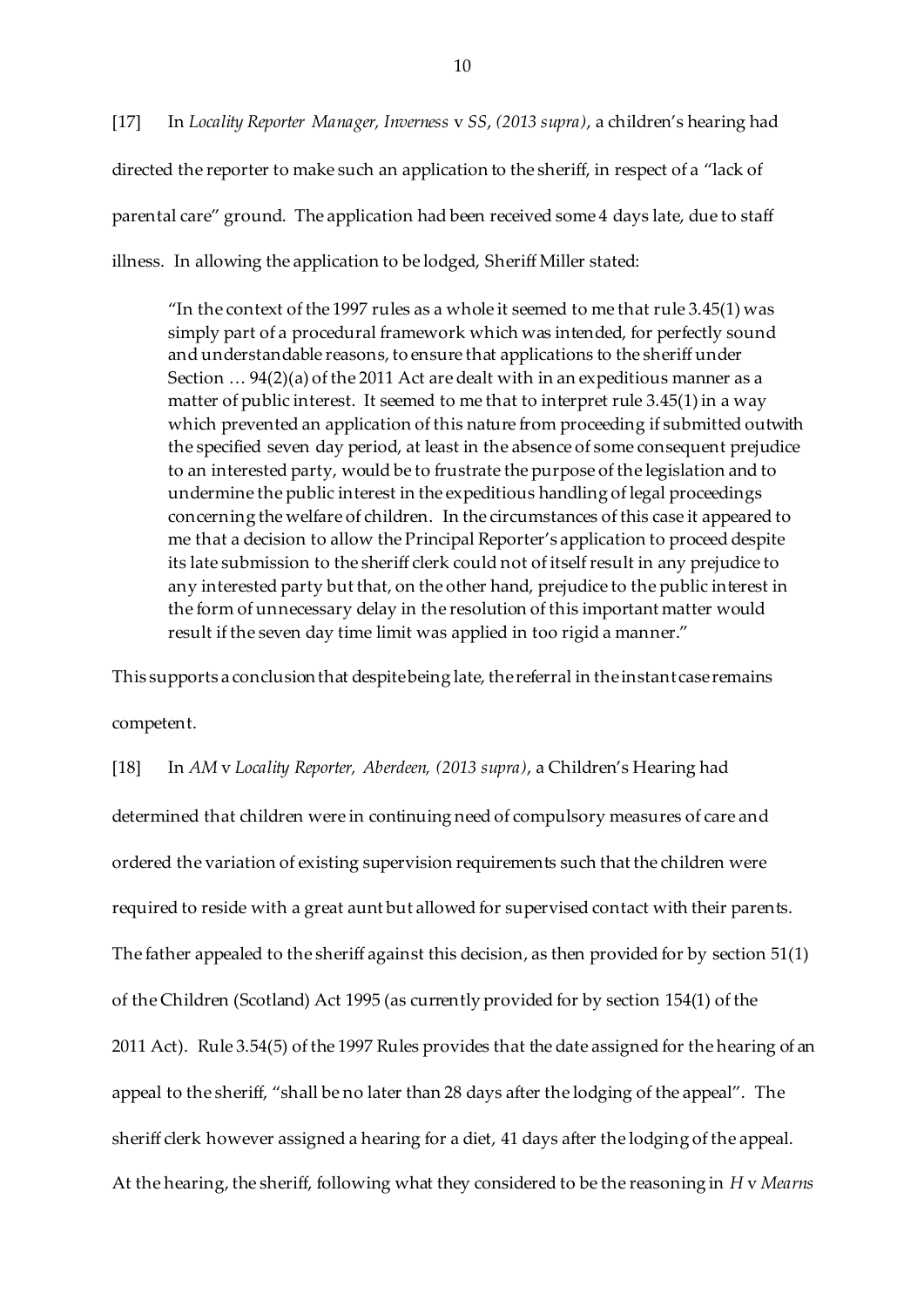and *S* v *McGregor*, dismissed the appeal as incompetent. That decision was appealed to the Inner House of the Court of Session, under section 163. In allowing the appeal, the now Lord President (Carloway) in giving the reasons of the court for doing so, stated:

"… in enacting the Rules, it cannot have been intended that supervision requirements, made to ensure the appropriate care of children, would fall as a consequence of a failure by a court official to comply with a procedural regulation, compliance with which is outwith parties' immediate control (*R* v *Soneji (supra)*, Lord Steyn at para 23). Any prejudice that may have been caused to the appellant as a result of the delay in hearing his appeal is outweighed by the need, ultimately, for the continuing compulsory supervision of the appellant's children to be determined upon consideration of the substantive merits of the case. *H* v *Mearns (supra)* and *Smith* v *McGregor (supra)* were concerned with references to the sheriff by the reporter regarding whether grounds for referral were established. The time limit there is one imposed upon the court by primary legislation. It is not a purely procedural step, but a bar to future proceedings' (at para 8); '… the court confirms that proceedings could have competently followed the [date of the assignation of the hearing outwith the 28 days] (at para 9)."

This case not only applies *R* v *Soneji* but suggests that the fundamental incompetency which followed from non-compliance with the time limit in *H* v *Mearns* and *S* v *McGregor* need not so follow, where such time limit is "a purely procedural step", prescribed in secondary legislation. The other distinguishing aspects referred to by the Lord President*,* in respect of these being referral proceedings and compliance being outwith the parties' immediate control, would however not distinguish the courts conclusions in *H* v *Mearns* and *S* v *McGregor* from the present circumstances.

[19] In *Locality Reporter Manager, Ayr* v *BR, MR, AD and JD (2016 supra)* a children's hearing had directed the reporter to make a number of such applications to the sheriff. The applications had been "lost in the post" despite being sent by recorded delivery and therefore certified copies were received by the sheriff clerk some 14 and 15 days late, respectively. In allowing the applications to be lodged, although late, Sheriff Mactaggart stated: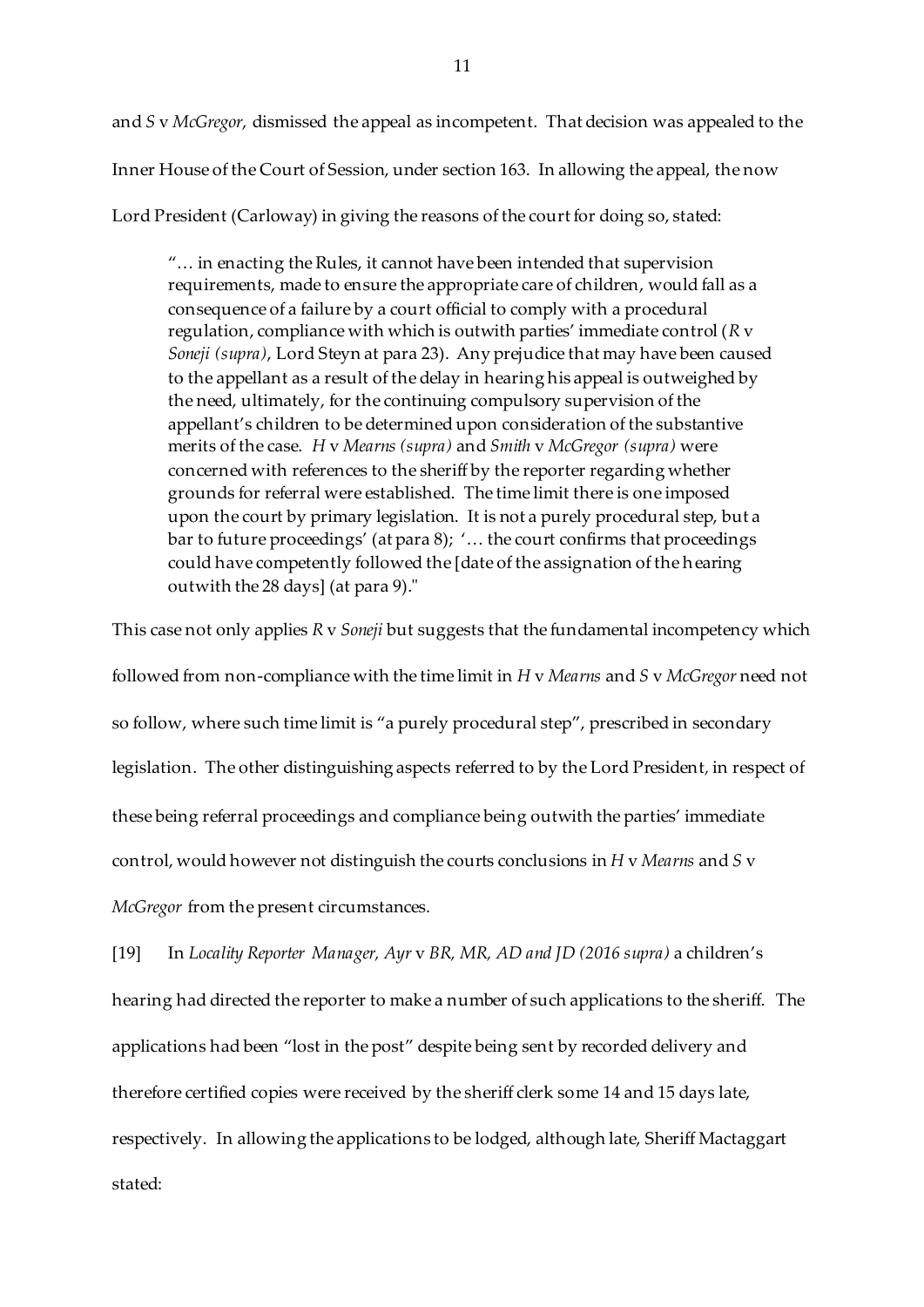"… the court should consider the purpose of such timescales and, when necessary, apply appropriate discretion to allow late applications to be warranted' as 'the purpose of such a timescale is to ensure the efficient progress of Children's Referral proceedings through the court part of the process … It is in the interests of families that every stage of such proceedings is dealt with efficiently and effectively with as little delay as possible."

This supports a conclusion that despite being late, the referral in the instant case remains competent, as in *Locality Reporter Manager, Inverness* v *SS*.

[20] In *Locality Reporter Manager, Glasgow* v *LZ* 2017 SLT 961, the Inner House of the Court of Session determined that in an application under inter alia section 94(2)(a) of the 2011 Act, in respect of a child who was present in Scotland but habitually resident in Poland, can competently be made to the sheriff whose territorial jurisdiction includes the area of the local authority with which the child has the closest connection. This is notwithstanding that Rule 3.45 requires that such an application be lodged with the sheriff clerk of the sheriff court district in which a child is habitually resident. In the judgment of the court, Lord Brodie, when referring to Rule 3.45 stated (at para 54):

"Counsel accepted that the rule was procedural only, as is clearly the case; *prima facie*the rule purports to do no more than indicate with which sheriff clerk a particular form should be lodged. As such, the rule could not change what is a matter of substantive law derived from a proper construction of an Act of the Scottish Parliament, even had that been the intention when the Act of Sederunt was made, which we do not consider that it was. Thus, while the terms of Rule 3.45 may be inapposite, that is of no matter, it cannot deprive the sheriff of a jurisdiction that he otherwise has any more than it has any impact on the jurisdiction of the Children's Hearing."

This case supports a conclusion that Rule 3.45 is procedural only and should not in itself be interpreted as effectively removing the jurisdiction of the sheriff, to determine such an application, as provided for as a matter of substantive law in the 2011 Act, as aforesaid.

[21] In *Locality Reporter Manager, Stirling* v *AM (2017 supra)* a children's hearing had determined that a child was in continuing need of compulsory measures of care and ordered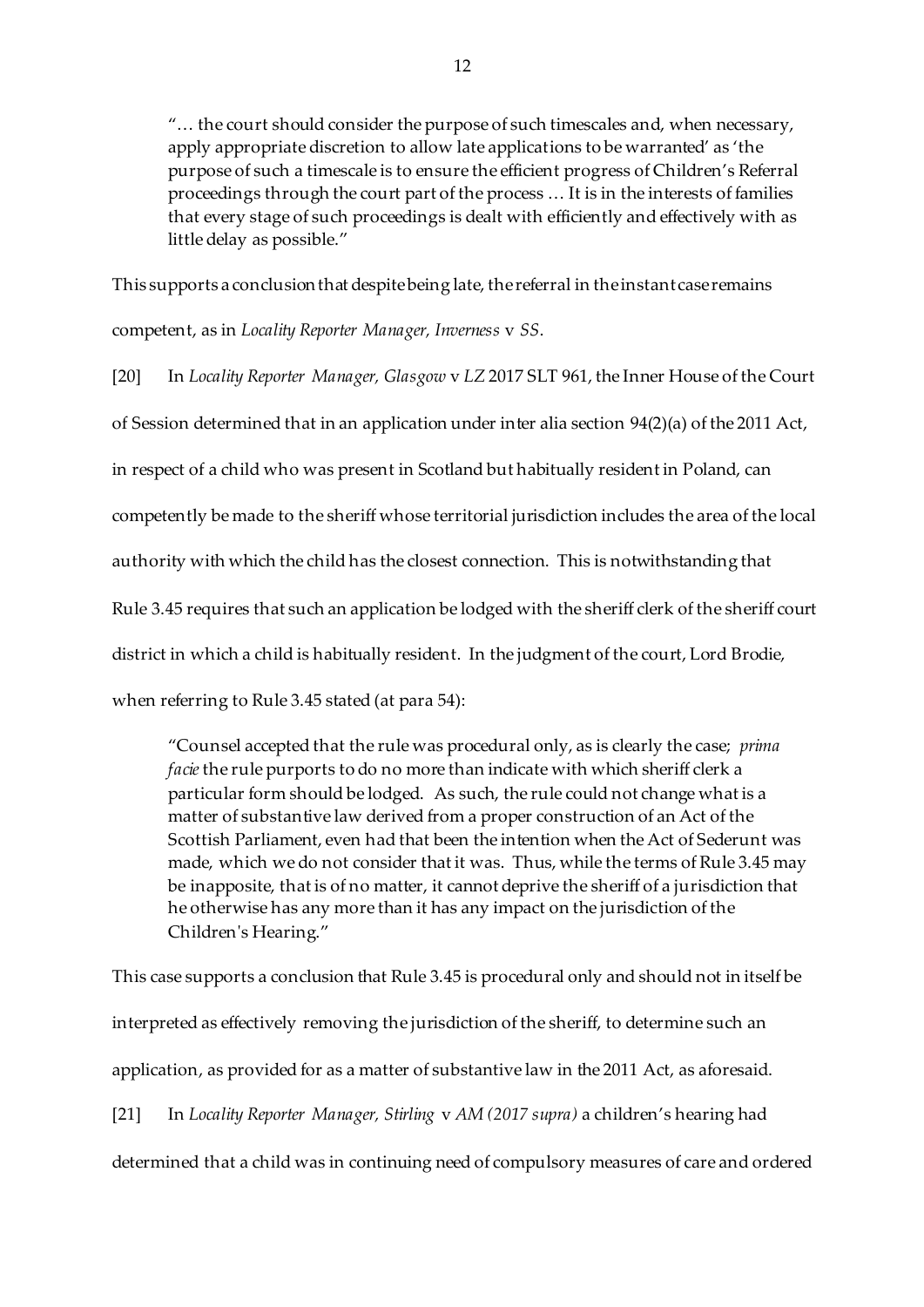the continuation of an existing compulsory supervision order, requiring that the child reside with her grandparents. Although contact with the mother had been discussed and there was no issue taken in respect of the existing level of contact with the mother, no specific direction was included in the compulsory supervision order. The mother appealed to the sheriff in terms of section 154(1), on the ground that the decision was not justified, as it was silent as to a contact, consideration of which is required by section 29A. The sheriff considered that the omission to make any reference to contact was sufficiently egregious to undermine the validity of the order and terminated the order, in terms of section 156(2)(b). The reporter appealed against this determination to the Sheriff Appeal Court, in terms of section 163(3). The issue was whether the failure on the part of the children's hearing to refer to their consideration of contact, was such as to justify termination of the compulsory supervision order. The Sheriff Appeal Court indicated that the purpose of section 29A is that consideration of contact by the hearing is a material statutory requirement, but failure to comply with this requirement to the letter should not have the effect of undoing an order which is *ex facie* valid and conducive to the child's welfare. This was a procedural irregularity but not of such seriousness that it was "damaging to the proceedings". A procedural irregularity must be of such seriousness that it is "damaging to proceedings". Following *R* v *Soneji (supra)* "[t]he emphasis ought to be on the consequences of non-compliance by posing the question whether Parliament can fairly be taken to have intended total invalidity". This case not only applied the test set out in *R* v *Soneji* but suggests that in considering what can fairly be taken to have been intended, a procedural irregularity must be of such seriousness that it is "damaging to proceedings", if to invalidate such proceedings.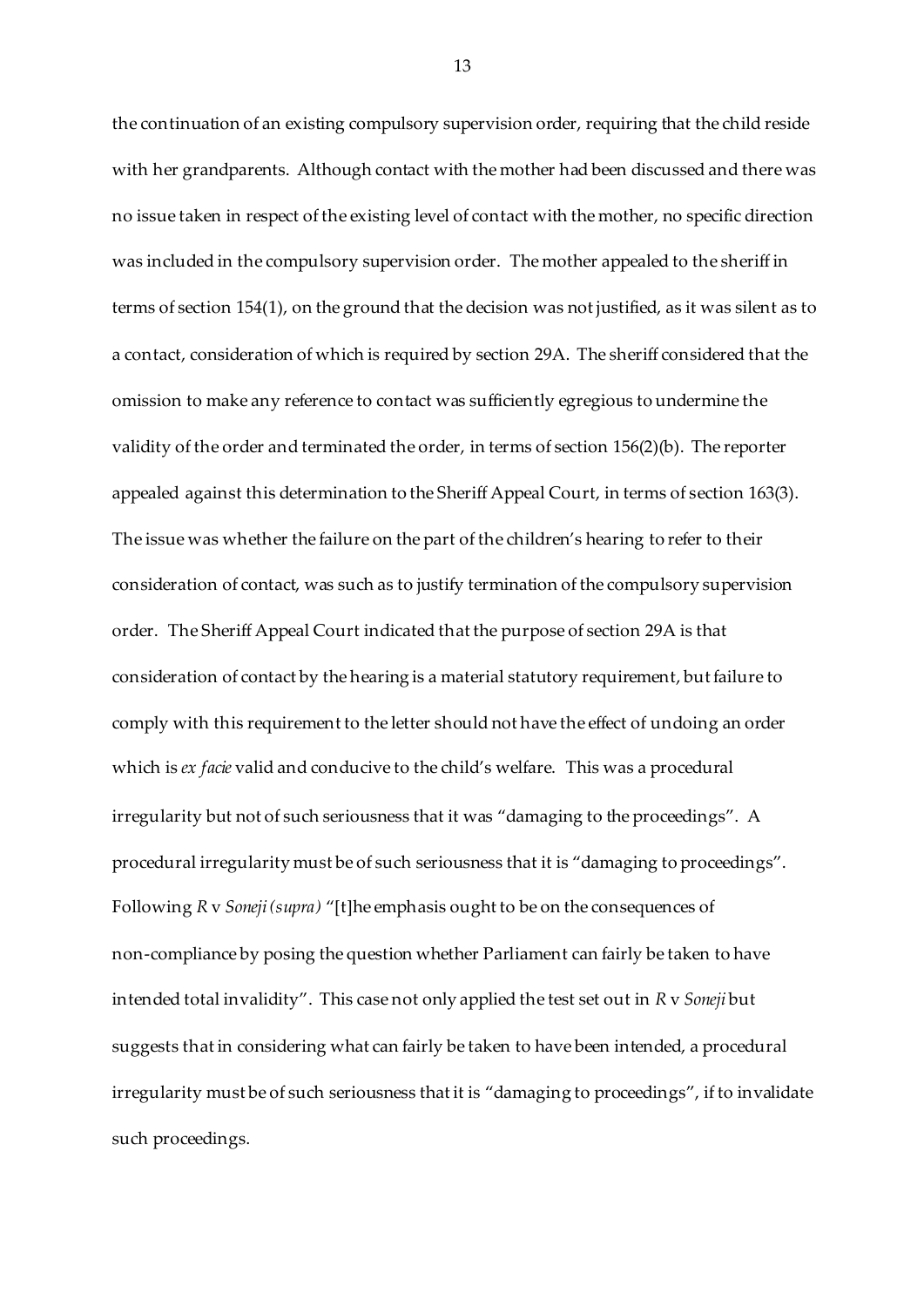[22] I did not find the said further examples of the application and non-application of *R* v *Soneji* referred to by the reporter namely: *N* v *Mental Health Officer, North Ayrshire Council (*where partial compliance with the time limit for an application to the Mental Health Tribunal and complete compliance shortly thereafter, was deemed valid); *Dumfries & Galloway Council* v *James Duff* (where late compliance with a time limit in a sequestration, was in effect of no practical moment and therefore deemed valid); and *A* v *Chief Constable Strathclyde* (where a summary application had been refused after being lodged late); to significantly add to this discussion and particularly the guidance derived from the Inner House of the Court of Session and the Sheriff Appeal Court respectively, in *AM* v *Locality Reporter, Aberdeen* and *Locality Reporter Manager, Stirling* v *AM,* in their application of *R* v *Soneji*.

## **Decision**

[23] Applying the *ratio decidendi* in *R* v *Soneji,* I am required to answer the question of whether on making the 2011 Act and 1997 Rules, it can fairly be taken to have been intended, that the effect of the reporter sending the application to the sheriff clerk 4 days late, in a case where the welfare of the child is potentially at immediate risk, would lead to the total invalidity of these referral proceedings.

[24] Any procedural inefficacy which would allow for the possibility of avoidable harm to the welfare of the child, *prima facie* is antithetical to the purposes of the 2011 Act and the 1995 Act, the relative sections of which latter Act were in force and applicable at the time of the 1997 Rules being made. In both Acts the need to safeguard and promote the welfare of the child throughout the child's childhood, generally requires to be the paramount consideration when making relative decisions, in terms of section 16 of the 1995 Act and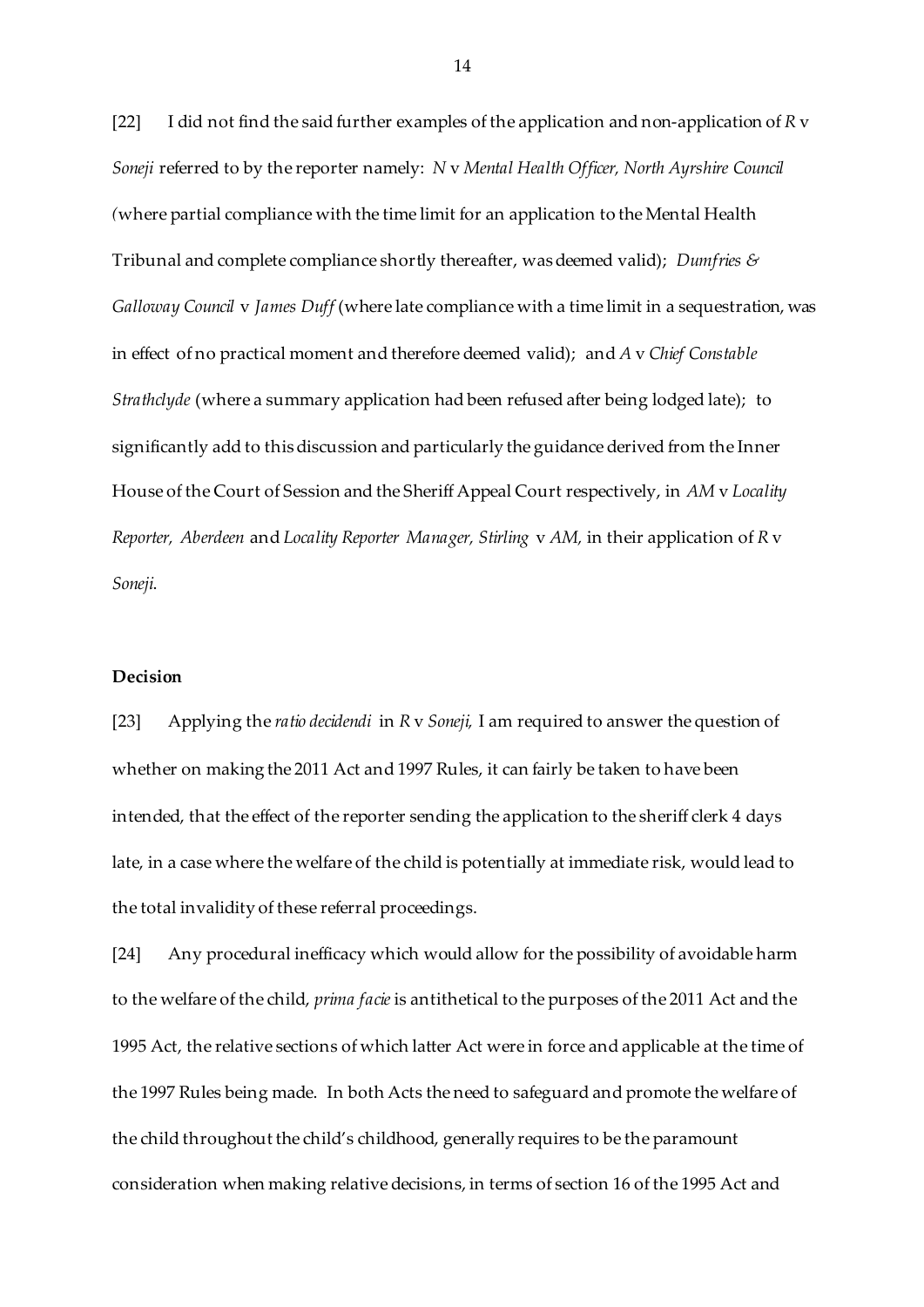section 25 of the 2011 Act. Whilst such considerations of the welfare of the child cannot validate what would otherwise be incompetent proceedings, a consideration of the purpose of the 1995 and 2011 Acts respectively, can assist in determining whether it can fairly be taken to have been intended that total invalidity, in these circumstances, would follow. As stated by Lord Steyn in *R* v *Soneji* and applied by the Sheriff Appeal Court in *Locality Reporter Manager, Stirling* v *AM,* the emphasis in answering such a question ought to be on the consequences of non-compliance.

[25] As a matter of general principle and on an objective appraisal of the intent, which must be imputed, it cannot fairly be taken to have been intended, that a failure by a reporter to perform their duty to carry out the direction of a tribunal timeously, would necessarily totally invalidate the direction of such tribunal, particularly where Parliament in primary legislation has specifically mandated that the tribunal shall make such a direction. The time limit in Rule 3.45 is one imposed on the reporter (as opposed to on a court or tribunal) by secondary legislation and is purely a procedural step (applying *Locality Reporter Manager, Glasgow* v *LZ)*, as was considered a significant factor by the now Lord President, in *AM* v *Locality Reporter, Aberdeen* when considering Rule 3.54. I do not consider that the temporary replacement of the applicable time limit, (by virtue of the said current emergency provisions in the Coronavirus (Scotland) Act 2020*),* changes the nature of Rule 3.45, as being but a procedural step, prescribed ultimately in secondary legislation. The purpose of such time-limit in the rules appears to be, to facilitate the timeous lodging of an application, so as to avoid unnecessary delay in the determination of matters relating to the child's welfare. A conclusion that such a time limit to avoid unnecessary delay, was intended to result in total invalidity and thus potentially significant, and in this instance pointless, further delay in addressing the welfare of the child, (requiring the restarting of the entire referral process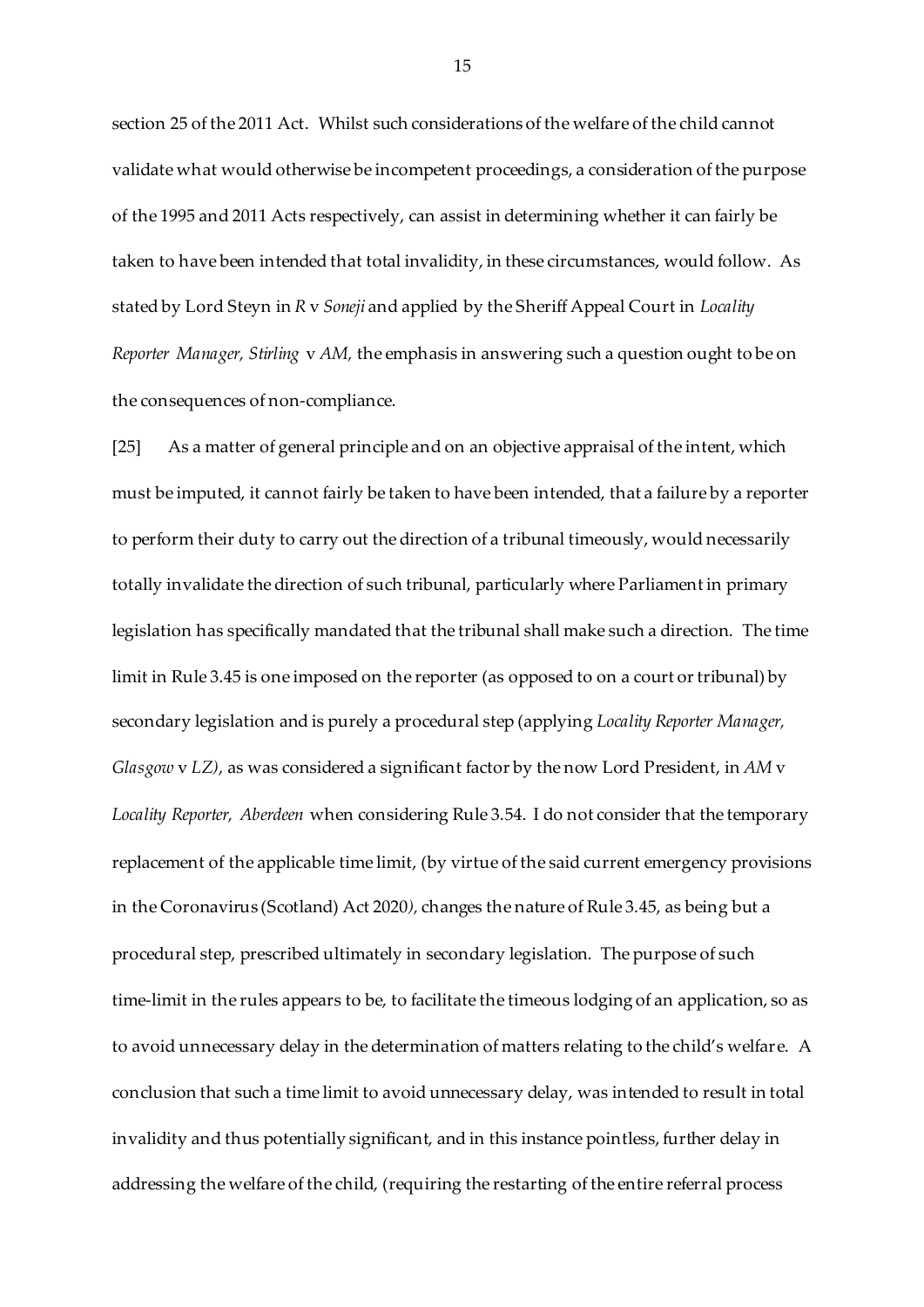and thereby potentially frustrating the said purposes of the 1995 and 2011 Acts), does not appear to be a reasoned conclusion to come to. The cases of *H* v *Mearns* and *S* v *McGregor*  can be distinguished, as the relevant time-limit applicable in those cases were substantively in primary legislation and these cases also related to the commencement of a judicial hearing before a court and not to the lodging of an application as directed by a tribunal.

[26] This does not necessarily mean that it must have been intended that all such applications be received late. A sheriff will still require to consider all relevant factors in deciding whether to allow the application to be so received. Such factors might include for example whether there are human rights issues, eg in respect of a ground alleging that the child had committed an offence and where there has been a substantial delay affecting the fairness of proceedings.

[27] In the instant application, however, it is not submitted that there would be any unfairness to the child or any relevant person were the application to be allowed to be lodged late. On the contrary, there appears to be the potential for harm to the welfare of the child, from any unnecessary delay in proceedings, were the application to be refused. Any delay could also in turn either delay the sibling's said application or unnecessarily replicate proceedings first for the sibling and then for the child, all with potentially significant and entirely unnecessary costs, extra use of resources and/or inconvenience to the child, relevant persons, witnesses, the children's panel, reporter and generally to the administration of justice. Whilst it may be that, were receipt of the application to be refused, in the absence of any specific statutory provision discharging the existing interim compulsory supervision order that the same would continue, or if not that a new Child Protection Order could urgently be sought; as the learned Professor Norrie wrote, as aforesaid,